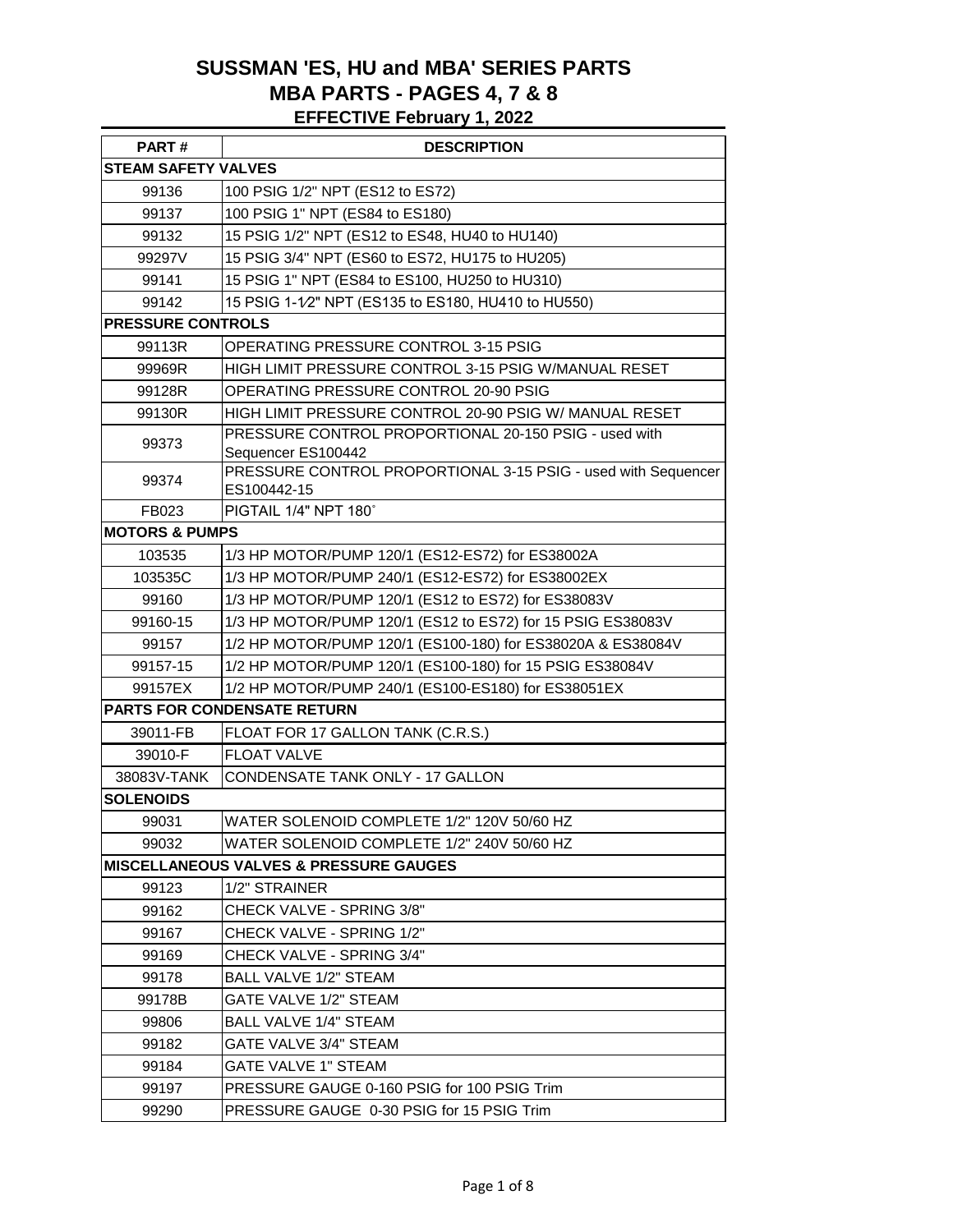# **ES & HU PARTS**

| PART#                             | <b>DESCRIPTION</b>                                           |
|-----------------------------------|--------------------------------------------------------------|
| <b>TERMINAL BLOCK &amp; FUSES</b> |                                                              |
| 99207                             | TERMINAL BLOCK, 3 POLE 150 AMP (ES12 to ES18)                |
| 99264-6                           | <b>FUSE - 10 AMP 250V</b>                                    |
| 99209B                            | FUSE CUT OUT 1 POLE                                          |
| 99314                             | POWER CIRCUIT FUSE 250V 60 A (ES72 to ES180, 208/3 & 240/3)  |
| 99315                             | FUSE BLOCK for 99314                                         |
| 99316                             | POWER CIRCUIT FUSE 600V 60 A (ES72 to ES180, 480/3 & 600/3)) |
| 99317                             | FUSE BLOCK for 99316                                         |
| 99539                             | POWER CIRCUIT FUSE 600V 60 A Class "J"                       |
| 99545                             | TERMINAL BLOCK for CONTROL CIRCUIT                           |
| 99593                             | TERMINAL BLOCK (215A) for 5 CONTACTORS                       |
| 99594                             | TERMINAL BLOCK (325A) for 6 CONTACTORS                       |
| 99596                             | TERMINAL BLOCK (575A) for 10 CONTACTORS                      |
| <b>MISCELLANEOUS</b>              |                                                              |
| 92827                             | <b>TOGGLE SWITCH</b>                                         |
| 92829                             | PILOT LIGHT                                                  |
| 92830                             | BOILER ON/OFF SWITCH W/PILOT LIGHT                           |
| 100442-6                          | MULTISTAGE STEP SEQUENCER                                    |
| 99348                             | <b>AUX LWCO RESET SWITCH</b>                                 |
| 99363                             | RELAY DPDT - 120V                                            |
|                                   | <b>BOILER GASKET, FLANGE &amp; BOLTS</b>                     |
| 99095                             | BLANK FLANGE 4-1/2 x 4-1/2 (ES SERIES)                       |
| 99096B                            | GASKET (BLACK - NO SLIC-TITE USED)                           |
| 99547Z                            | 3/4 in. ELEMENT BOLT (QTY of 1)                              |
| 99547                             | 3/4 in. ELEMENT BOLT (QTY of 6)                              |
| 99524-6T                          | 18" #6 WIRE W/TERMINAL END                                   |
| 99524                             | #6 WIRE (per ft.)                                            |
| 97116                             | <b>RING TERMINAL</b>                                         |
| 103540                            | BOILER GASKET KIT (INCLUDES 99096B GASKET & 99547 BOLTS (6)  |
|                                   | <b>AUTOMATIC BLOWDOWN SYSTEM</b>                             |
| 103662                            | TIME CLOCK - 120V, 60 HZ                                     |
| 99353                             | DELAY TIMER RELAY 130 BOARD                                  |
| 103661                            | MOTOR DRIVEN BALL VALVE - 120V 1" NPT - STANDALONE ES UNITS  |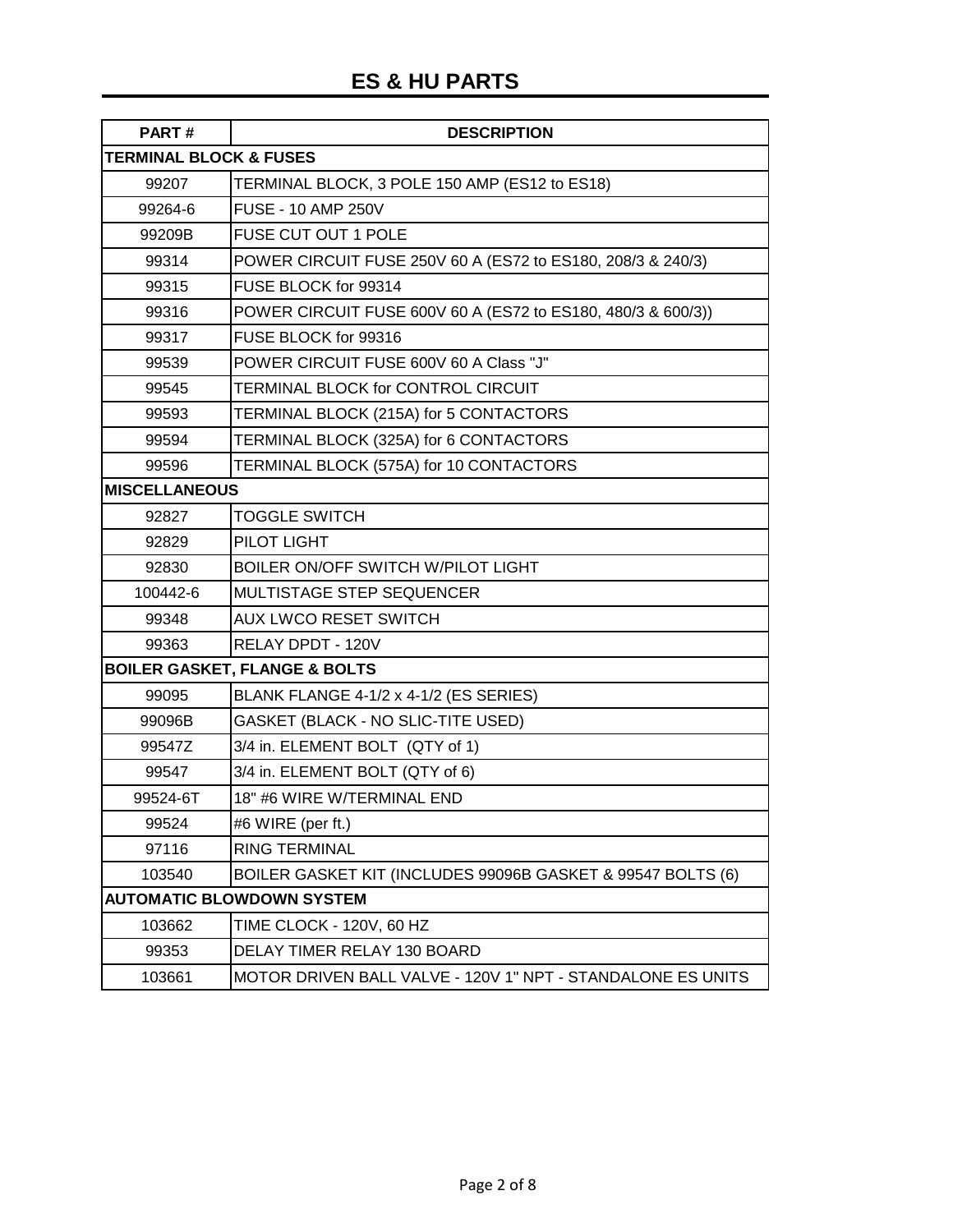| PART#      | <b>DESCRIPTION</b>                                                                                                   |
|------------|----------------------------------------------------------------------------------------------------------------------|
|            | <b>PARTS FOR MM150 AUTOMATIC FEED CONTROL &amp; LOW WATER CUTOFF</b>                                                 |
| 103914     | <b>MICRO SWITCH ASSEMBLY</b>                                                                                         |
| SA150-11   | <b>FLOAT &amp; ROD</b>                                                                                               |
| SA150-14   | IHEAD GASKET                                                                                                         |
| SA150-106R | <b>BELLOW ASSEMBLY WITH GASKET</b>                                                                                   |
| 99114      | LOW WATER CUTOFF & AUTOMATIC WATER FEEDER, MM150 RANGE 0-<br>100 PSIG (ES SERIES)                                    |
|            | SOLID STATE PROBE TYPE LOW WATER CUTOFF & WATER FEED CONTROLS                                                        |
| 90229      | <b>SPARK PLUG</b>                                                                                                    |
| 90229-1    | AUXILIARY LOW WATER CUT OFF PROBE                                                                                    |
| 90241MRT   | AUXILIARY LWCO BOARD - MANUAL RESET                                                                                  |
| 99807F     | PROBE ROD 5-INCH for MBA, ES24A, ES30A & ES36A BOILERS ONLY -<br>NOT USED ON FLOAT WATER LEVEL BOILERS.              |
| 100412A    | LIQUID LEVEL CONTROL BOARD, 120V: MBA, ES24A, ES30A & ES36A<br>BOILERS ONLY - NOT USED ON FLOAT WATER LEVEL BOILERS. |
| 100412C    | LIQUID LEVEL CONTROL BOARD, 240V: MBA, ES24A, ES30A & ES36A<br>BOILERS ONLY - NOT USED ON FLOAT WATER LEVEL BOILERS. |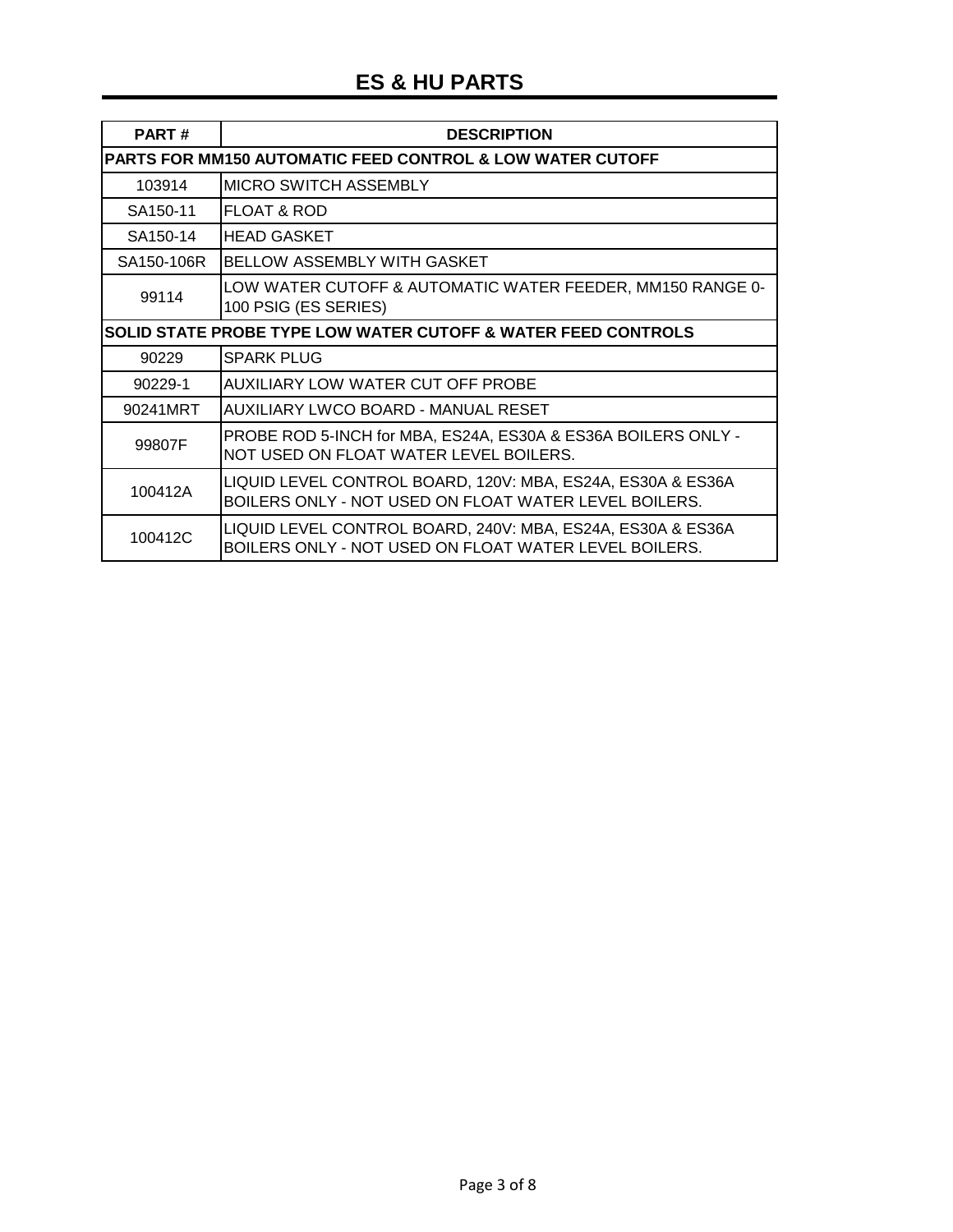# **ES, HU & MBA HEATING ELEMENTS**

| PART#  | KW   | <b>VOLTAGE/PHASE</b> |
|--------|------|----------------------|
| 29031A | 3    | 120/1                |
| 29031C | 3    | 240/1                |
| 29063B | 6    | 208/3                |
| 29063C | 6    | 240/3                |
| 29063F | 6    | 480/3                |
| 29093B | 9    | 208/3                |
| 29093C | 9    | 240/3                |
| 29093F | 9    | 480/3                |
| 39121B | 12   | 208/1                |
| 39121C | 12   | 240/1                |
| 39123B | 12   | 208/3                |
| 39123C | 12   | 240/3                |
| 39123D | 12   | 380/3                |
| 39123E | 12   | 415/3                |
| 39123F | 12   | 480/3                |
| 39123G | 12   | 600/3                |
| 39181B | 18   | 208/1                |
| 39181C | 18   | 240/1                |
| 39183B | 18   | 208/3                |
| 39183C | 18   | 240/3                |
| 39183D | 18   | 380/3                |
| 39183E | 18   | 415/3                |
| 39183F | 18   | 480/3                |
| 39183G | 18   | 600/3                |
| 39201B | 20   | 208/1                |
| 39201C | 20   | 240/1                |
| 39203B | 20   | 208/3                |
| 39203C | 20   | 240/3                |
| 39203D | 20   | 380/3                |
| 39203E | 20   | 415/3                |
| 39203F | 20   | 480/3                |
| 39203G | 20   | 600/3                |
| 39223B | 22.5 | 208/3                |
| 39223C | 22.5 | 240/3                |
| 39223F | 22.5 | 480/3                |
| 39223G | 22.5 | 600/3                |
| 39243B | 24   | 208/3                |
| 39243C | 24   | 240/3                |
| 39243F | 24   | 480/3                |

Elements shipped with gasket, bolts and wiring nuts.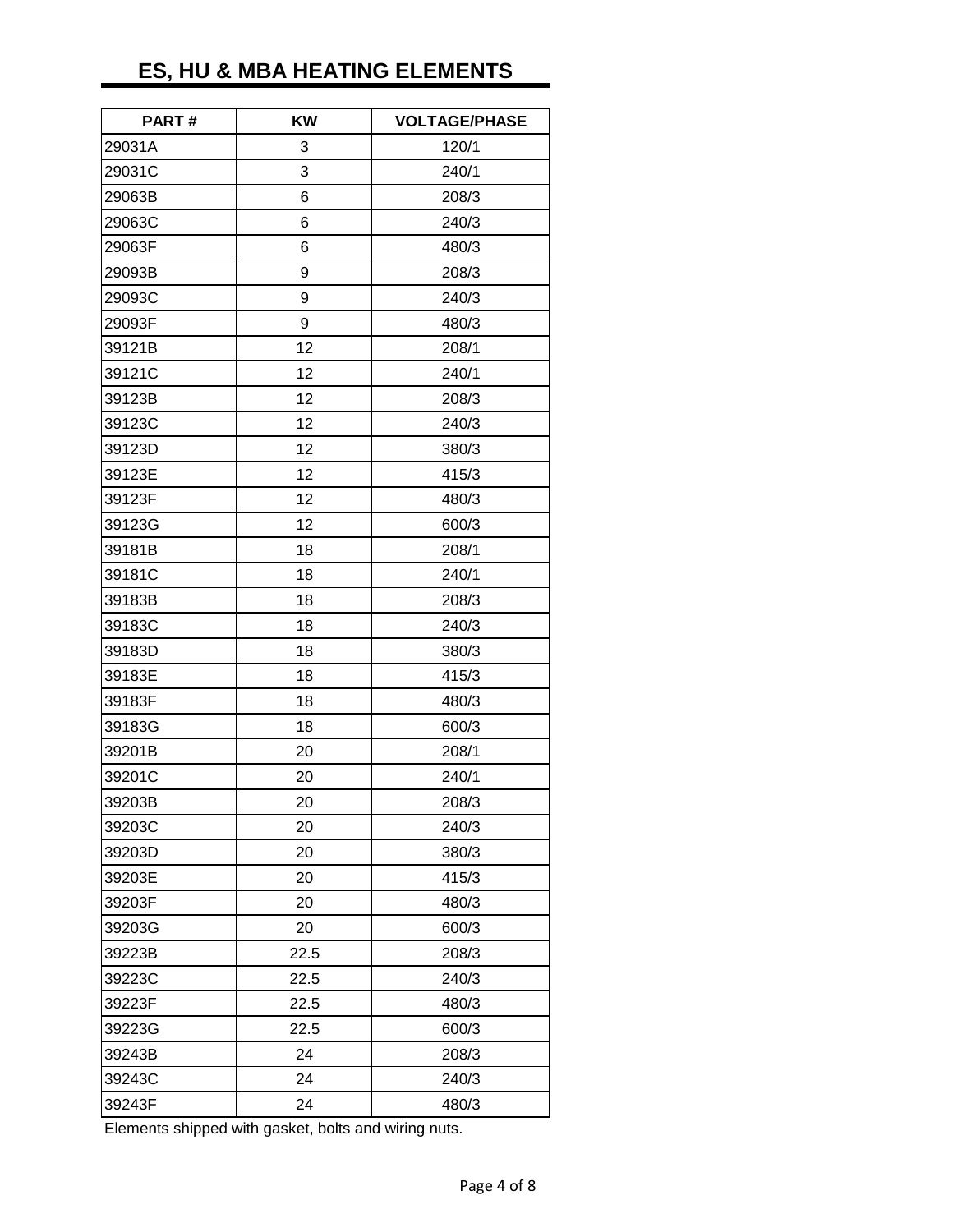# **ES & HU HEATING ELEMENT SELECTION CHART**

| <b>BOILER</b> |                 | <b>ELEMENTS</b> |           |                |           |
|---------------|-----------------|-----------------|-----------|----------------|-----------|
| <b>MODEL#</b> | <b>Total KW</b> | <b>QTY</b>      | <b>KW</b> | <b>QTY</b>     | <b>KW</b> |
| <b>ES-12</b>  | 12              | 1               | 12        |                |           |
| <b>ES-18</b>  | 18              |                 |           | 1              | 18        |
| <b>ES-24</b>  | 24              | $\overline{2}$  | 12        |                |           |
| <b>ES-30</b>  | 30              | 1               | 12        | 1              | 18        |
| <b>ES-36</b>  | 36              |                 |           | $\overline{2}$ | 18        |
| <b>ES-48</b>  | 48              | 1               | 12        | $\overline{2}$ | 18        |
| <b>ES-60</b>  | 60              | 2               | 12        | $\overline{2}$ | 18        |
| <b>ES-72</b>  | 72              |                 |           | 4              | 18        |
| <b>ES-85</b>  | 84              | 1               | 12        | $\overline{4}$ | 18        |
| ES-100        | 108             |                 |           | 6              | 18        |
| ES-135        | 144             |                 |           | 8              | 18        |
| ES-160        | 157.5           |                 |           | $\overline{7}$ | 22.5      |
| <b>ES-180</b> | 180             |                 |           | 8              | 22.5      |

ELEMENT PART NO. 39 X X X



Example: 39183B - 18kW, 3 Phase, 208 Volts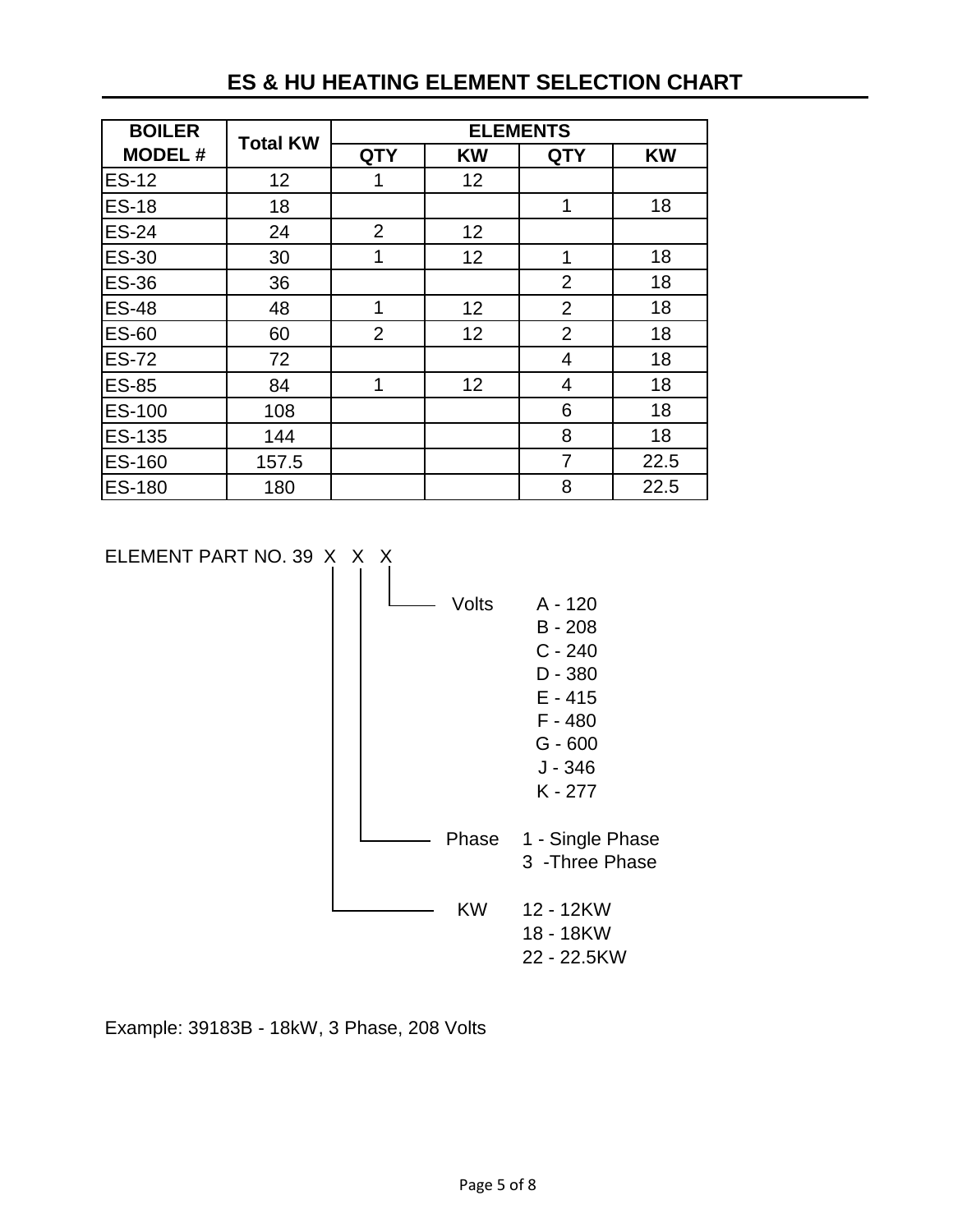| <b>QUANTITY AND AMPS</b> |          |          |              |          |                    |          |          |          |          |
|--------------------------|----------|----------|--------------|----------|--------------------|----------|----------|----------|----------|
|                          |          |          |              |          | <b>VOLTS/PHASE</b> |          |          |          |          |
| <b>BOILER</b>            | 208/1    | 240/1    | 208/3        | 240/3    | 346/3              | 380/3    | 415/3    | 480/3    | 600/3    |
| <b>ES12</b>              | $1 - 75$ | $1 - 60$ | $1 - 50$     | $1 - 50$ | $1 - 50$           | $1 - 50$ | $1 - 50$ | $1 - 50$ | $1 - 50$ |
| <b>ES18</b>              | $\star$  | $\star$  | $1 - 60$     | $1 - 50$ | $1 - 50$           | $1 - 50$ | $1 - 50$ | $1 - 50$ | $1 - 50$ |
| <b>ES24</b>              | $2 - 75$ | $2 - 60$ | $2 - 50$     | $2 - 50$ | $1 - 50$           | $1 - 50$ | $1 - 50$ | $1 - 50$ | $1 - 50$ |
| <b>ES30</b>              | --       | --       | $2 - 60$     | $2 - 50$ | $1 - 60$           | $1 - 50$ | $1 - 50$ | $1 - 50$ | $1 - 50$ |
| <b>ES36</b>              | --       | --       | $2 - 60$     | $2 - 50$ | $1 - 75$           | $1 - 60$ | $1 - 60$ | $1 - 50$ | $1 - 50$ |
| <b>ES48</b>              | --       | --       | $3 - 60$     | $3 - 50$ | $2 - 60$           | $2 - 50$ | $2 - 50$ | $2 - 50$ | $2 - 50$ |
| <b>ES60</b>              | --       | --       | 4-60         | $4 - 50$ | $2 - 60$           | $2 - 50$ | $2 - 50$ | $2 - 50$ | $2 - 50$ |
| <b>ES72</b>              | --       | --       | 4-60         | $4 - 50$ | $2 - 75$           | $2 - 60$ | $2 - 60$ | $2 - 50$ | $2 - 50$ |
| ES84/85                  | --       | --       | $1-50, 4-60$ | $5 - 50$ | Factory            | $3 - 60$ | Factory  | $3 - 50$ | $3 - 50$ |
| <b>ES100</b>             | --       | --       | $6 - 60$     | $6 - 50$ | $3 - 75$           | $3 - 60$ | $3 - 60$ | $3 - 50$ | $3 - 50$ |
| <b>ES135</b>             | --       | --       | 8-60         | $8 - 50$ | 4-75               | 4-60     | $4 - 60$ | $4 - 50$ | $4 - 50$ |
| ES160                    | --       | --       | $7 - 75$     | 7-60     | $7 - 50$           | 4-75     | 4-75     | $4 - 60$ | 4-50     |
| <b>ES180</b>             | --       | --       | $8 - 75$     | 8-60     | $8 - 50$           | 4-75     | 4-75     | 4-60     | $4 - 50$ |

### **ES & HU CONTACTOR SELECTION CHARTS**

\* For ES18, single phase, 208V and 240V use P/N 99006B, 50 A-4 Pole Contactor

#### **CONTACTOR PART NUMBER SELECTION:**

|             | VOLTS: 208/240/480/600       | VOLTS: 346/380/415           |
|-------------|------------------------------|------------------------------|
| <b>AMPS</b> | <b>CONTROL CIRCUIT: 120V</b> | <b>CONTROL CIRCUIT: 240V</b> |
| 50          | P/N 99003                    | P/N 99001                    |
| 60          | P/N 99075                    | P/N 99007                    |
| 75          | P/N 102206-1                 | P/N 102206                   |

Example: For ES72 240V 3 phase, there are 4 contactors, 50 amps each (Part Number is 99003, 120V Coil).

| <b>CONTACTOR PART</b><br><b>NUMBER</b> | <b>DESCRIPTION</b>                                  |
|----------------------------------------|-----------------------------------------------------|
| 103834                                 | PUMP CONTACTOR 120V 1 POLE                          |
| 103834C                                | PUMP CONTACTOR 240V 1 POLE                          |
| 99001                                  | CONTACTOR 50 AMP RATING 230V 50/60 HZ               |
| 99003                                  | CONTACTOR 50 AMP RATING 120V 50/60 HZ (208 AND 480) |
| 99006B                                 | CONTACTOR 50 AMP RATING 4 POLE 120V 50/60 HZ        |
| 99007                                  | CONTACTOR 60 AMP RATING 240V 50/60 HZ               |
| 102206-1                               | CONTACTOR 75 AMP RATING 120V 50/60 HZ               |
| 102206                                 | CONTACTOR 75 AMP RATING 240V 50/60 HZ               |
| 99075                                  | CONTACTOR 60 AMP RATING 120V 50/60 HZ               |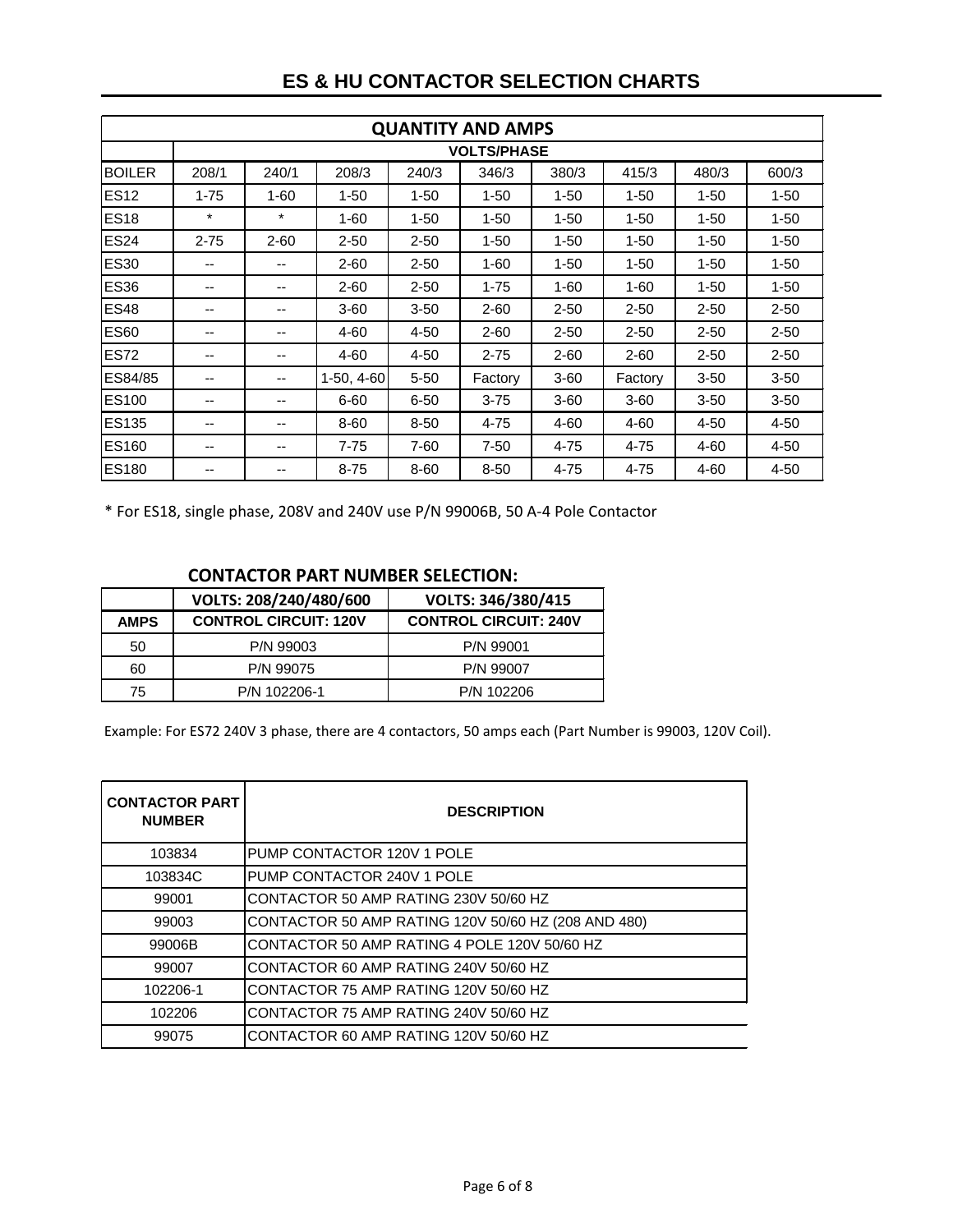## **ES, HU & MBA SIGHT GAUGE GLASS PARTS**

| <b>MODEL#</b> | <b>VALVE ASSEMBLY</b> | <b>GLASS TUBE</b> | <b>LENGTH</b>         |
|---------------|-----------------------|-------------------|-----------------------|
| MBA3-MBA20    | 99173C                | 99080-1           | $9 - 3/4" - 9 - 7/8"$ |
| ES12-ES18     | 99173C                | 99074-1           | 7-3/4" - 7-7/8"       |
| ES24-ES72     | 99173C                | 99080-1           | $9 - 3/4" - 9 - 7/8"$ |
| ES100-ES180   | 99173C                | 99081-1           | $11-3/4" - 11-7/8"$   |
| <b>CRS</b>    | 99173C                | 99074-1           | $7 - 7/8"$            |
| <b>BDT</b>    | 99173C                | 99082-1           | $10 - 1/4"$           |

*NOTE:* 

- 1. Gauge glass tube and valve assembly is sold separately
- 2. Glass tube includes 2 sleeve gaskets P/N 99174CV
- 3. Glass tube is 5/8 in. diameter Pyrex

| <b>PART#</b>       | <b>DESCRIPTION</b>                                                 |
|--------------------|--------------------------------------------------------------------|
| <b>GAUGE GLASS</b> |                                                                    |
| 99074-1            | 7-3/4" GLASS WITH (2) SLEEVE GASKETS GASKETS (ES12, ES18, & ES24A) |
| 99080-1            | 9-3/4" GLASS WITH (2) SLEEVE GASKETS (ES-24 to ES-72, MBA)         |
| 99081-1            | 11-3/4" GLASS WITH (2) SLEEVE GASKETS (ES-100 to ES-180)           |
| 99082-1            | 10-1/4" Pyrex GLASS WITH (2) SLEEVE GASKETS (BDT)                  |
| 99173C             | GAUGE GLASS ASSEMBLY 1/2" x 1-3/4" (MBA, ES, HU Series, BDT)       |
| 99174CV            | GAUGE GLASS VITON SLEEVE GASKET                                    |
| 99174B             | <b>GAUGE GLASS BRASS WASHER</b>                                    |